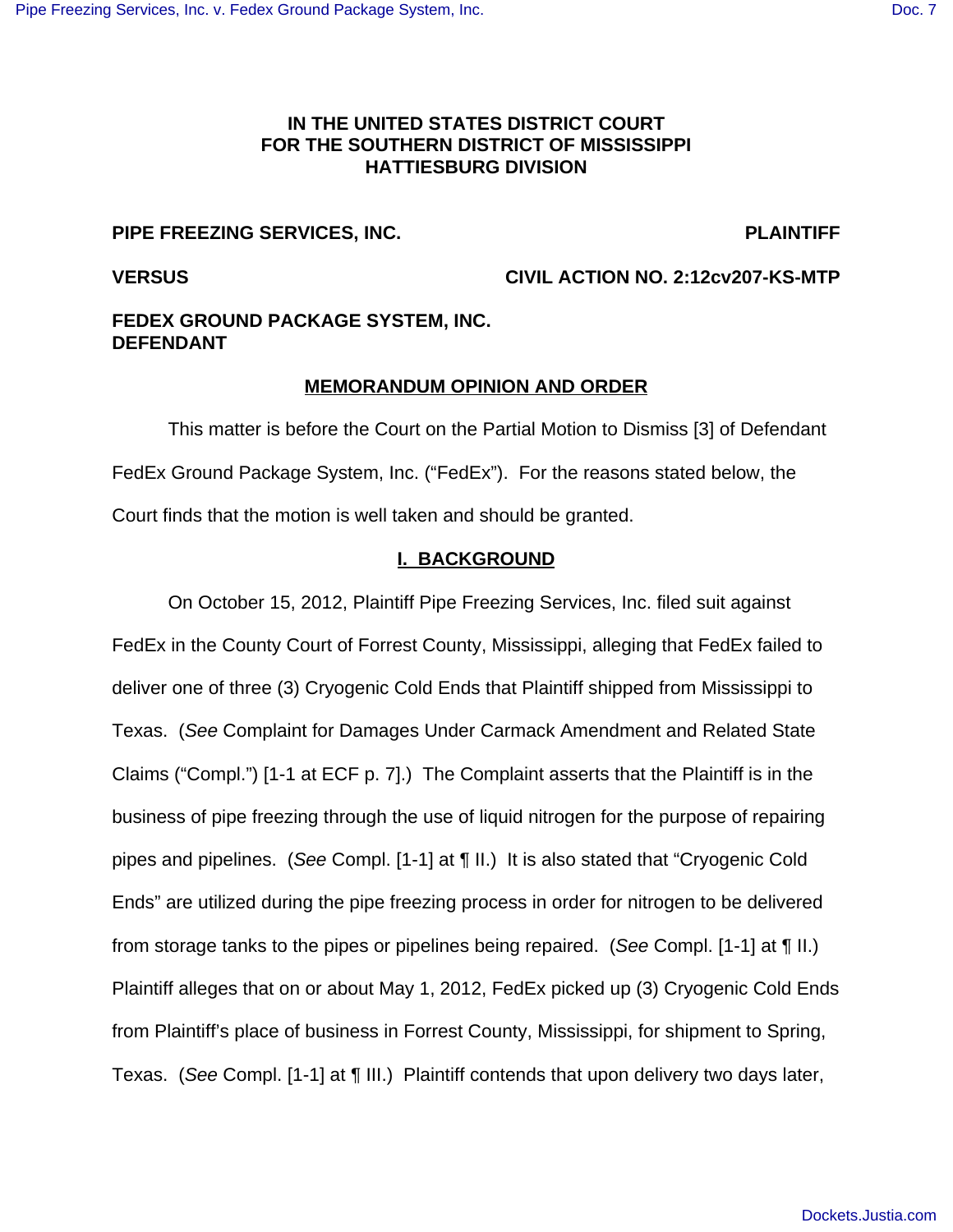one of the Cryogenic Cold Ends was missing from the shipment. (See Compl. [1-1] at ¶ III.) Plaintiff subsequently submitted a claim form to FedEx regarding the lost equipment, and on May 14, 2012, FedEx denied the claim on the basis "that the original shipping cartons, packing materials and contents were not available for our inspection", as required by the terms and conditions governing the shipment. (See Compl. [1-1] at ¶¶ VI-VII.) Plaintiff seeks \$19,500.00, the declared value of the May 1, 2012 shipment, as well as damages for FedEx's purported false and fraudulent representation that the original shipping materials were not made available for inspection. (See Compl. [1-1 at ECF p. 11].)

On November 14, 2012, FedEx removed the proceeding to this Court. (See Notice of Removal [1].) Federal jurisdiction is grounded upon Plaintiff's claim under Title 49 U.S.C. § 14706, commonly referred to as the Carmack Amendment. Congress passed the Carmack Amendment in 1906 as an amendment to the Interstate Commerce Act. Under the Carmack Amendment, a motor carrier or freight forwarder may be held liable "for the actual loss or injury to the property . . . ." 49 U.S.C. § 14706(a)(1). Removal to federal court is permissible if the matter in controversy with respect to the § 14706 claim exceeds \$10,000, exclusive of interest and costs. See 28 U.S.C. §§ 1337(a), 1445(b).

On December 10, 2012, FedEx filed its Partial Motion to Dismiss [3] pursuant to Federal Rule of Civil Procedure 12(b)(6). FedEx seeks dismissal of Plaintiff's state law fraudulent misrepresentation claim on the basis that it is preempted by the Carmack Amendment. Plaintiff has not responded to the motion.

-2-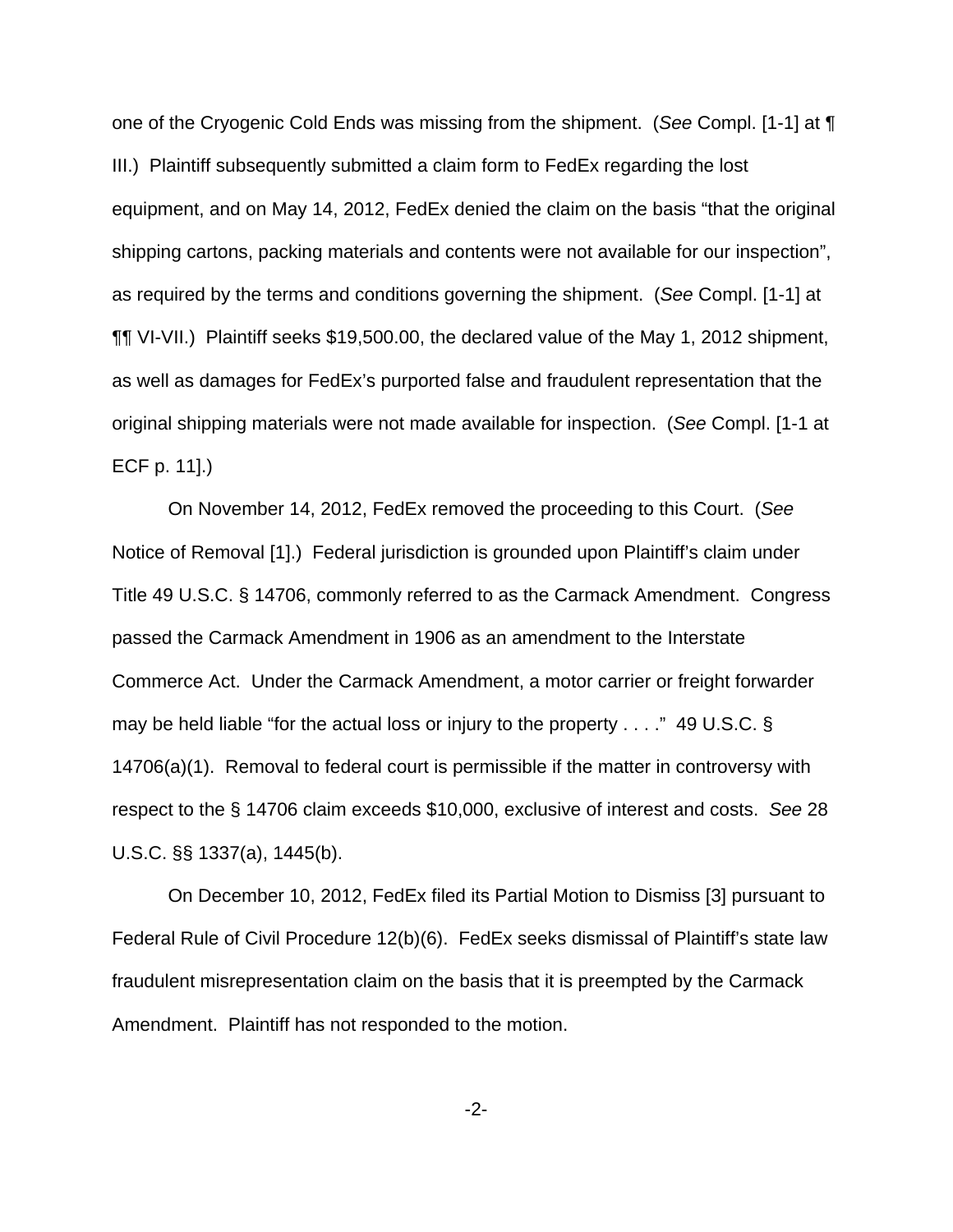## **II. DISCUSSION**

### **A. Standard of Review**

To withstand a motion to dismiss under Rule 12(b)(6), "a complaint must contain sufficient factual matter, accepted as true, to 'state a claim to relief that is plausible on its face.'" Ashcroft v. Iqbal, 556 U.S. 662, 678, 129 S. Ct. 1937, 173 L. Ed. 2d 868 (2009) (quoting Bell Atlantic Corp. v. Twombly, 550 U.S. 544, 570, 127 S. Ct. 1955, 167 L. Ed. 2d 929 (2007)). "A claim has facial plausibility when the plaintiff pleads factual content that allows the court to draw the reasonable inference that the defendant is liable for the misconduct alleged." Id.; see also In re Great Lakes Dredge & Dock Co. LLC, 624 F.3d 201, 210 (5th Cir. 2010) ("To be plausible, the complaint's '[f]actual allegations must be enough to raise a right to relief above the speculative level.'") (quoting Twombly, 550 U.S. at 555). A complaint containing mere "labels and conclusions, or a formulaic recitation of the elements" is insufficient. Bowlby v. City of Aberdeen, 681 F.3d 215, 219 (5th Cir. 2012) (citation and internal quotation marks omitted). Although courts are to accept all well-pleaded facts as true and view those facts in the light most favorable to the nonmoving party, courts are not required "to accept as true a legal conclusion couched as factual allegation." Randall D. Wolcott, M.D., P.A. v. Sebelius, 635 F.3d 757, 763 (5th Cir. 2011) (citation omitted). Ultimately, the court's task "is to determine whether the plaintiff has stated a legally cognizable claim that is plausible, not to evaluate the plaintiff's likelihood of success." In re McCoy, 666 F.3d 924, 926 (5th Cir. 2012) (citing Lone Star Fund V (U.S.), L.P. v. Barclays Bank PLC, 594 F.3d 383, 387 (5th Cir. 2010)), cert. denied, 133 S. Ct. 192 (2012).

Plaintiff has not filed a response to the Partial Motion to Dismiss [3] and the time

-3-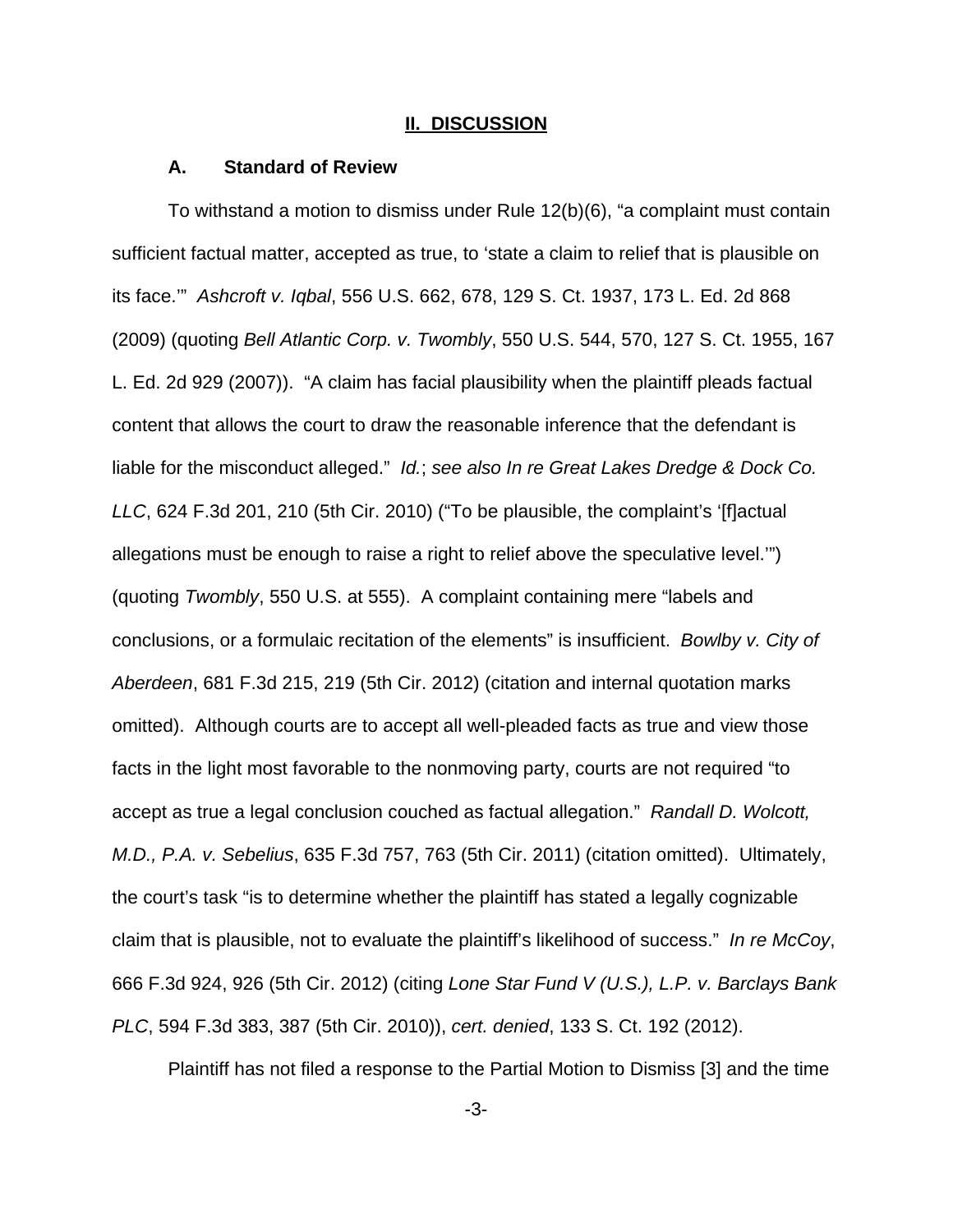for Plaintiff's response has passed. However, the Court must still consider the merits of the motion and the legal sufficiency of the Complaint given the dispositive nature of the relief requested by FedEx. See Servicios Azucareros de Venezuela, C.A. v. John Deere Thibodeaux, Inc., — F.3d —, 2012 WL 6200374, at \*9 (5th Cir. 2012) ("Rule 12 does not by its terms require an opposition; failure to oppose a 12(b)(6) motion is not in itself grounds for granting the motion. Rather, a court assesses the legal sufficiency of the complaint.") (citations omitted); see also L.U.Civ.R. 7(b)(3)(E).

## **B. Analysis**

FedEx asserts that Plaintiff's state law claim for fraudulent misrepresentation is completely preempted by the Carmack Amendment because this suit is based on the loss of a package shipped in interstate commerce. "[T]he liability of a carrier for damage to an interstate shipment is a matter of federal law controlled by federal statutes and decisions." Mo. Pac. R.R. Co. v. Elmore & Stahl, 377 U.S. 134, 137, 84 S. Ct. 1142, 12 L. Ed. 2d 194 (1964). One of those federal statutes, the Carmack Amendment, was passed to supersede "diverse state laws with a nationally uniform policy governing interstate carriers' liability for property loss." N.Y., N.H. & Hartford R. Co. v. Nothnagle, 346 U.S. 128, 131, 73 S. Ct. 986, 97 L. Ed. 1500 (1953) (citations omitted); see also Air Prods. & Chems., Inc. v. Ill. Cent. Gulf. R.R. Co., 721 F.2d 483, 486 (5th Cir. 1983) (noting that the purpose of the Amendment "was to substitute a paramount and uniform national law as to the rights and liabilities of interstate carriers"). Accordingly, all Circuit Courts of Appeals have found that Carmack's broad scope preempts "state law claims, whether they contradict or supplement Carmack remedies." Coughlin v. United Van Lines, LLC, 362 F. Supp. 2d 1166, 1168-69 (C.D. Cal. 2005)

-4-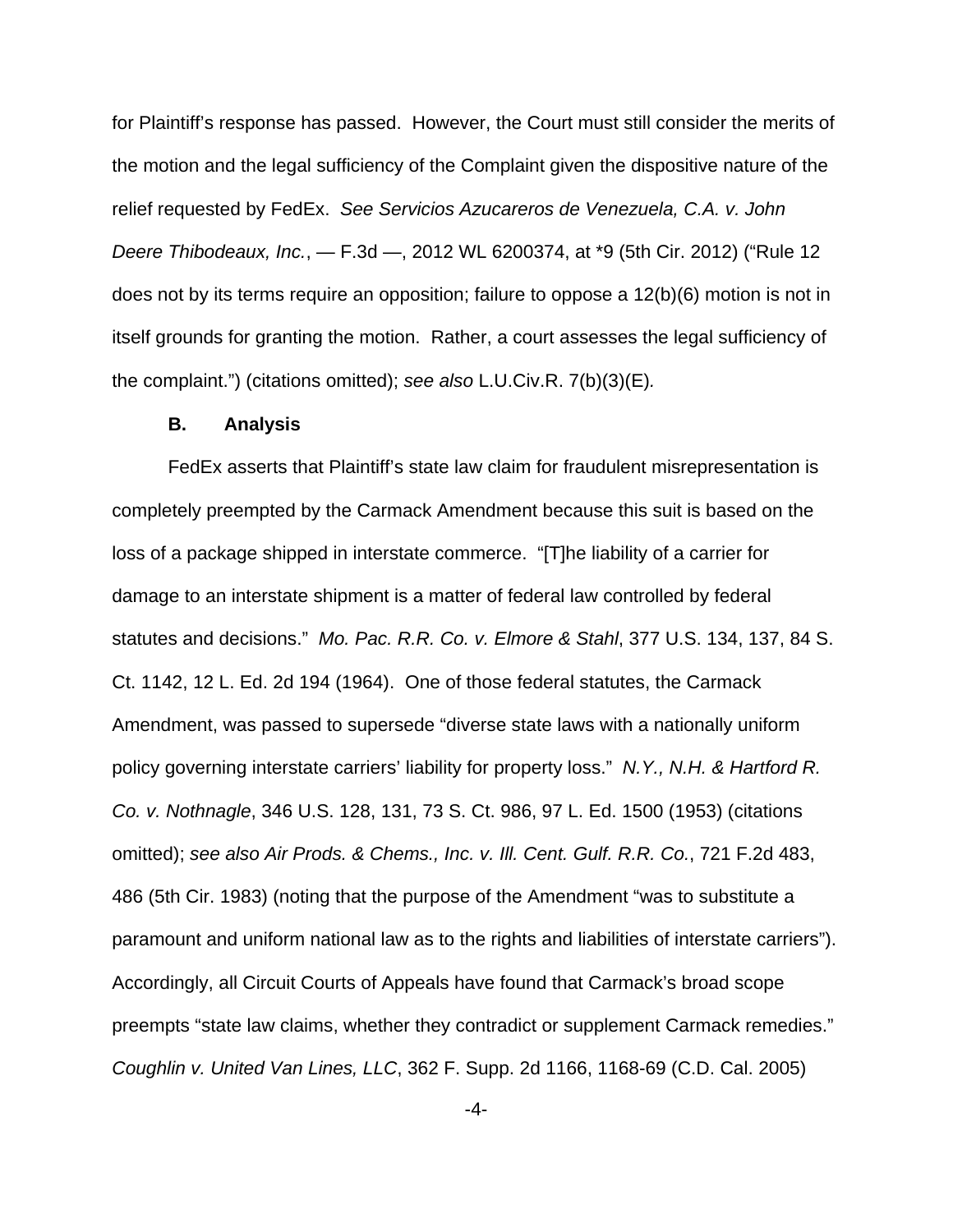(citing cases, including Moffit v. Bekins Van Lines Co., 6 F.3d 305 (5th Cir. 1993)). In Moffit, the Fifth Circuit affirmed the trial court's dismissal of various state law tort allegations, such as fraud and misrepresentation, arising from the delayed interstate shipment of household goods and furnishings. See 6 F.3d at 305-06. The Fifth Circuit held that the failure to dismiss the state law claims on Carmack preemption grounds "would only defeat the purpose of the statute, which was to create uniformity out of disparity." Id. at 307.

It is undisputed that this lawsuit arises from the Plaintiff retaining FedEx's services for the interstate shipment of goods from Forrest County, Mississippi to Spring, Texas. (See Complaint [1-1] at ¶ III; Answer [5] at ¶ III.) It is also undisputed that the Plaintiff seeks damages from FedEx as a "motor carrier" under the Carmack Amendment for its alleged loss of certain equipment during the shipment. (See Complaint [1-1] at ¶¶ VIII, XI.) Plaintiff's state law claim of fraudulent misrepresentation arises from, and is inextricably intertwined with its Carmack damage claim for lost equipment. (See Complaint [1-1 at ECF p. 11], alleging that Defendant attempted "to falsely and fraudulently mislead Plaintiff into believing it had no right to recover for its loss"). The Court thus finds that Plaintiff's state law claim for damages is preempted by the broad and sweeping scope of the Carmack Amendment. "Congress intended for the Carmack Amendment to provide the exclusive cause of action for loss or damages to goods arising from the interstate transportation of those goods by a common carrier." Tran Enters., LLC v. DHL Express (USA), Inc., 627 F.3d 1004, 1008, 1010 (5th Cir. 2011) (finding that Texas state law claims arising from a carrier's failure to remit collecton-delivery payments were preempted by the Carmack Amendment); see also Rini v.

-5-